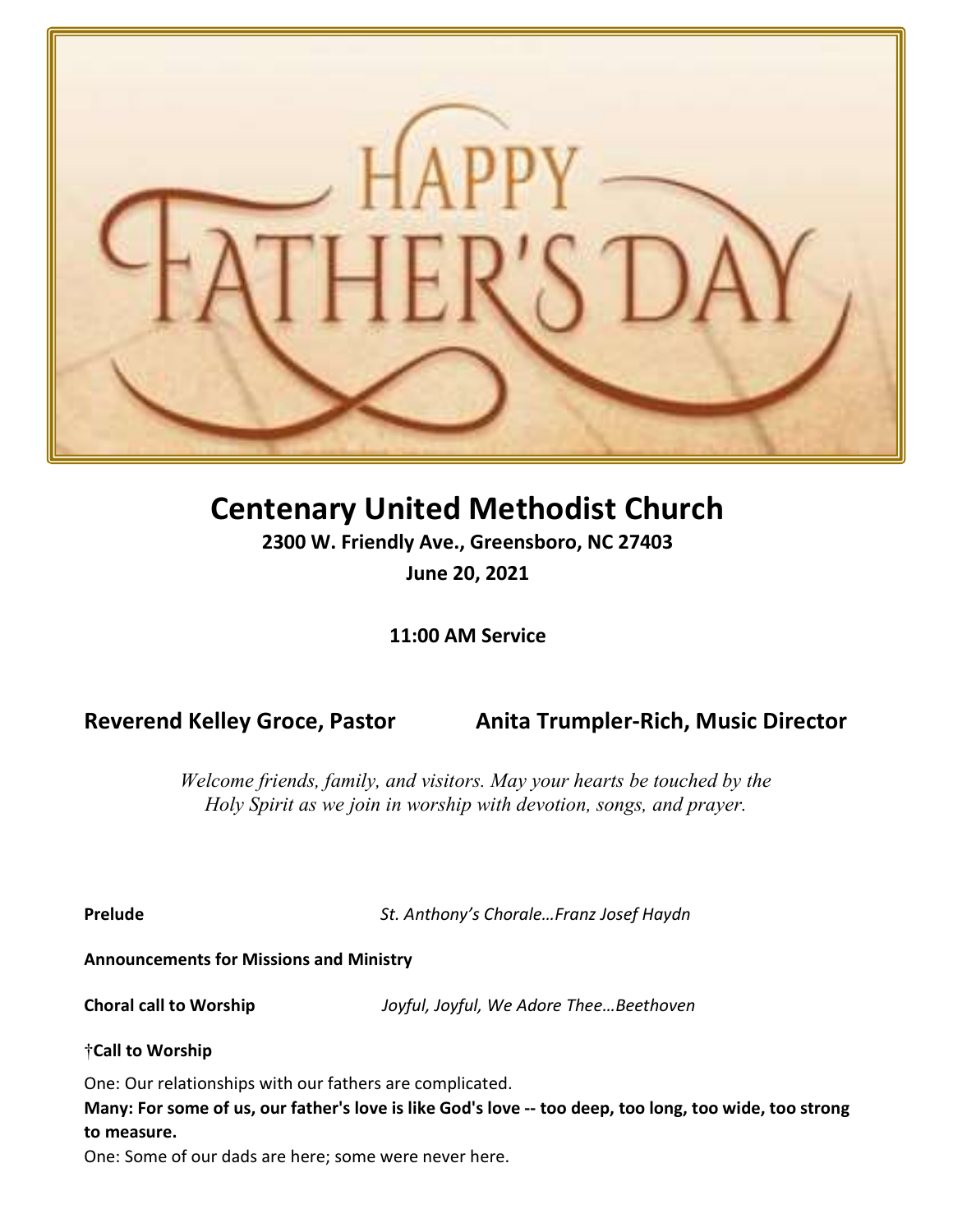Many: For some of us, God's love fills in the empty spaces our fathers left behind. One: All of us are shaped by the relationship or lack of relationship with our fathers. All: On this day when we remember what it means to have a father or be a father, we recognize the importance of fathers in our communities. We pledge as a congregation to love and nurture the fathers among us so that they will manifest the love of God in all that they do.

#### †Opening Prayer

Loving God, you who are our father and our mother, we thank you that you have shown us how important it is to follow your example as we grow in faith. Teach us to be obedient to your will, respecting you as children ought. Thank you for your mercy despite our disobedience. Strengthen us to stand up against the challenges of this world, honoring your name and trusting your grace. In the Name of your Son, we pray. Amen.

†Hymn This is My Father's World UMH 144, v. 1-3

Joys and Concerns

Pastoral Prayer and the Lord's Prayer

Our Father who art in heaven, hallowed be thy name. Thy kingdom come, thy will be done, on earth as it is in heaven. Give us this day our daily bread and forgive us our trespasses as we forgive those who trespass against us. Lead us not into temptation and deliver us from evil. For thine is the kingdom, the power, and the glory, forever. Amen.

| Anthem                            | Vergin, tutt'amor (Virgin, Full of Love)Francesco Durante    |                               |
|-----------------------------------|--------------------------------------------------------------|-------------------------------|
|                                   |                                                              | Cortney Sharpe, Mezzo soprano |
|                                   | We Worship with our Tithes and our Offerings                 |                               |
| <b>Offertory</b>                  | Together We Serve                                            |                               |
| †Hymn                             | Where Charity and Love Prevail                               | UMH 549, v. 1&6               |
| <b>Scripture</b>                  | Acts 2:42-47                                                 |                               |
| Sermon                            | The Power of Konina                                          | Rev. Kelley Groce             |
| Litany                            |                                                              |                               |
|                                   | Leader: When our hearts are grieving, crying out in distress |                               |
| People: The Lord hears our cries. |                                                              |                               |
|                                   | Leader: When our spirits are wandering, lost and afraid      |                               |

People: The Lord seeks and finds us.

Leader: When our days seem filled with anger and hopelessness

### People: The Lord brings comfort and peace to us.

Leader: When we don't think we have anything to offer to God.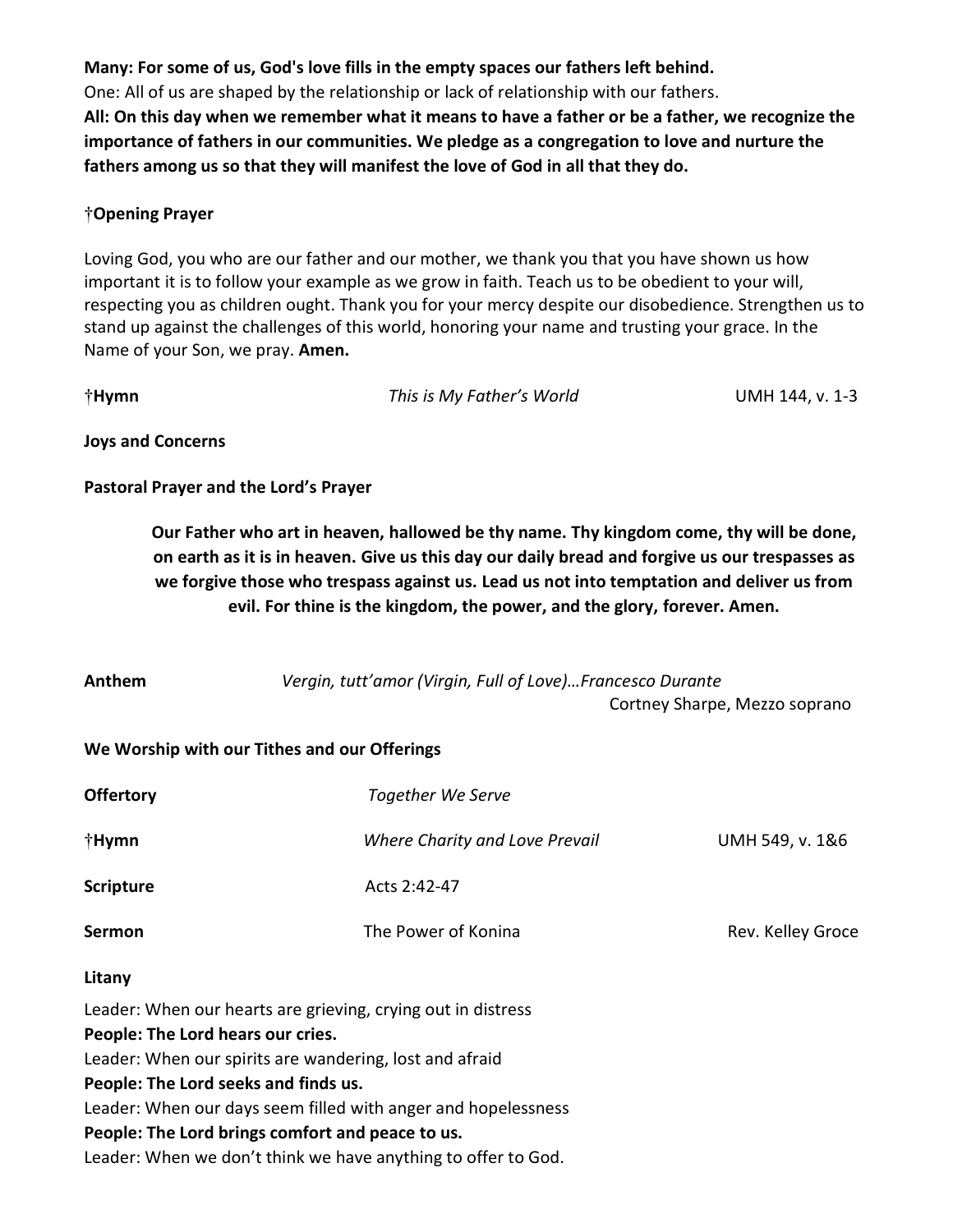#### People: God produces miracles in our lives that can serve others.

Leader: When we need to know that God is with us.

#### People: God is present in all the earth.

Leader: For all the ways in which God blesses our lives,

#### People: We give thanks and praise!

Leader: For the people who have taught and guided us, who have shown us the right paths of God,

#### People: We give thanks and praise!

Leader: For the wonderful things which we have seen and the things yet to come,

People: We give thanks and praise to God! AMEN.

†Hymn Great is Thy Faithfulness UMH 140, v. 1&2

#### Benediction

Leader: Go now in peace, knowing the miracles that God has produced in your life. Be assured that there are still more miracles to come. Bear witness to God's love to all you meet. In the name of the Creator, the Holy One who resides with you always, go in peace. All: AMEN.

Postlude Voluntary...G. Stanley

†Please stand as you are able.

\*\* Please silence all cell phones during the service. Thank you.

"We welcome mezzo soprano Cortney Sharpe! Thank you, Cortney, for sharing your beautiful music with us today."

Alter Flower: The flower in the sanctuary today is given To the Glory of God in honor and memory of all our fathers given by Suzy Swindell and family. Also, the rose bud vase is placed in the sanctuary today in memory of Larry Swindell's 70<sup>th</sup> birthday.

### As you engage your 'Prayer Life' this week, please remember these prayer concerns:

If you have a prayer concern or praise, please contact the church office at 336-299-9643, or call Kelley at the parsonage. Let us know if the concern may be shared with the congregation.

Abbie Samuel, eye surgery on June 24<sup>th</sup>. Margaret Miller health issues. Robert Hemphill will have surgery on July 1<sup>st</sup>. Ann Murr, challenging health concerns. Jennifer Slaine, had surgery and is doing well. Dot Frye. Jeane Batten. Louise Woods, Carolina Pines is now allowing visitors, Louise is in room 225 and would love to have visits. Lori Johnson, chemo treatments for breast cancer. Sheridian Wacker, health issues Nina Stowe, co-worker's son, Malachi, 9 months old with leukemia. Trudy Sillmon. Keith Eller, moved to Guilford Health Care Center for Rehab. Kristy Carpenter, Betty and John Pugh's cousin, cancer. Susan Carrick. Nancy Carrick. Corey Marion. Don & Clara Ellis. Rachel Sheppard. Aly Saunders. Judy Milligan.

## June Birthdays- Kelley Groce (23), Lenora Reece (24), Jean Farabee (27), Diane Stanley (28), Aaron Snider (29)